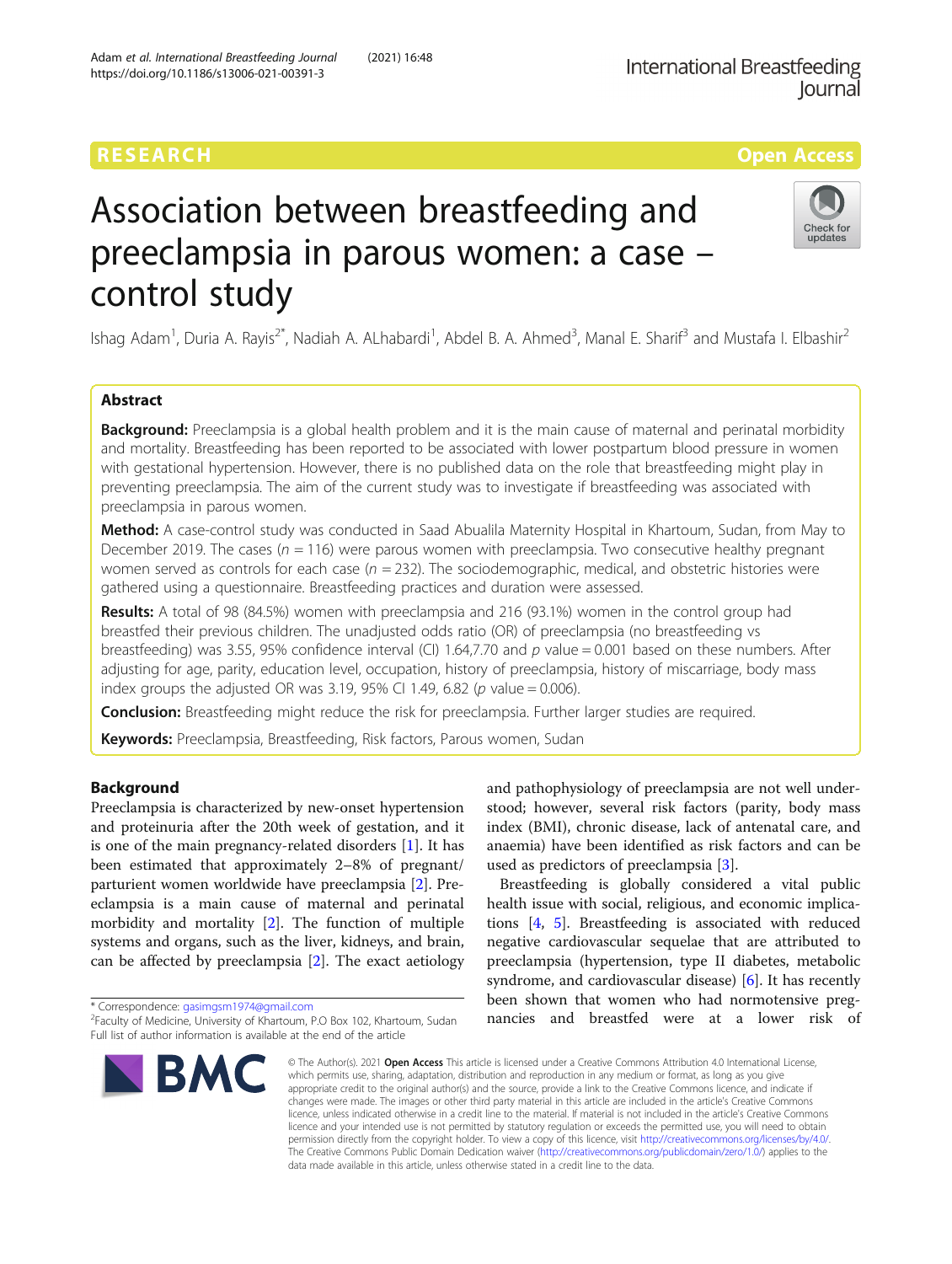atherosclerosis than peers who had never breastfed [\[7](#page-4-0)]. It has been shown that breastfeeding is associated with lower blood pressure in later life [\[8](#page-4-0)]. Moreover, breastfeeding was reported to be associated with lower postpartum blood pressure in women with normal weight [[9\]](#page-4-0) and in women with gestational hypertension  $[10]$  $[10]$  $[10]$ . To the best of our knowledge, there is no published data on the role that breastfeeding might play in preventing preeclampsia. Hence, this study was conducted in Khartoum, Sudan, to investigate if breastfeeding was associated with preeclampsia in parous women. Preeclampsia is the leading cause of poor maternal and perinatal outcomes in Sudan [\[11\]](#page-4-0). We have previously showed that several clinical, biochemical, and genetic factors are associated with preeclampsia  $[12-16]$  $[12-16]$  $[12-16]$  $[12-16]$ . However, the real effects of breastfeeding in reducing the risk of preeclampsia remain debated.

#### Methods

A case-control study was conducted in Saad Abualila Maternity Hospital in Khartoum, Sudan, from May to December 2019. The cases were parous women with preeclampsia recruited from the labour ward. The American College of Obstetricians and Gynaecologists criteria [\[1](#page-4-0)] were used to diagnose preeclampsia as follows: pregnant women with a blood pressure equal to or greater than 140/90 mmHg on two occasions at least 6 h apart plus proteinuria ( $\geq 300 \text{ mg}/24 \text{ h}$ ). Women with a blood pressure  $\geq 160/110$  mmHg on two occasions, proteinuria of  $\geq$ 5 g/24 h, and HELLP syndrome (haemolytic anaemia, elevated liver enzymes, and low platelet count) were considered to have severe preeclampsia, otherwise, preeclampsia was considered mild [[1](#page-4-0)]. Women who presented with preeclampsia before and after 34 weeks were classified as having early-onset and late-onset preeclampsia, respectively [[17](#page-5-0)]. Two consecutive healthy pregnant women without any underlying diseases, such as hypertension, renal disease, diabetes, or proteinuria, served as controls for each case. Women with multiple pregnancies or other comorbidities, such as diabetes mellitus, renal disease, thyroid disease, major foetal anomalies, foetal demise, and haemolytic disease, were excluded from the study.

After providing an informed consent, women (in the case and control groups) were asked about their age, parity, educational level, antenatal attendance, interpregnancy interval (IPI), history of miscarriage, and history of preeclampsia/hypertension in previous pregnancies. Pre-pregnancy or first-trimester weight and height were used to compute the BMI as weight/height<sup>2</sup>. The BMI was classified per the World Health Organization classification for BMI [[18](#page-5-0)] as follows: normal weight (18.5– 24.9 kg/m<sup>2</sup>), overweight  $(25.0-29.9 \text{ kg/m}^2)$ , or obese  $(30.0-34.9 \text{ kg/m}^2)$ . The haemoglobin concentration (at

delivery) and blood group were recorded. Following delivery, the gender of the newborn was recorded.

To assess breastfeeding practices and duration, women were initially asked "Did you breastfeed your last baby?" Women who answered "no" were categorized as never breastfed.

The sample included 116 cases and 232 controls (ratio of 1:2). The sample size was calculated based on the report on breastfeeding (87.2% of women initiated breastfeeding within the first hour) in eastern Sudan [[19](#page-5-0)]. We assumed that 85% of the cases (preeclampsia) vs 95% of the controls had breastfed their babies (regardless of the duration of breastfeeding). This sample size would result in 80% power with a precision of 5% to detect a difference of 10% in breastfeeding rates (95% vs 85%) between mothers with and without preeclampsia.

#### Statistical analysis

Statistical analysis was performed using Statistical Package for the Social Sciences (SPSS) for Windows version 22.0 (SPSS Inc., Chicago, IL, USA). Proportions of the studied variables were expressed as the frequency (%). Continuous data were evaluated for normality using the Shapiro-Wilk test. The variables; age, parity, education level, occupation, history of preeclampsia, history of miscarriage, and BMI were included in the multivariate logistic regression adjusting for possible confounding of the relationship between previous breastfeeding and preeclampsia. All of these variables were included in the regression (i.e. no backward elimination). Some variables such as IPI, blood group, antenatal care, haemoglobin level at delivery, and gender of infant were not included as confounding factors because these variables occurred after the previous breastfeeding. Even if these variables are related to preeclampsia, they are not confounders of the relationship between previous breastfeeding and preeclampsia because they are on the causal pathway. Adjusted odds ratios (ORs) and 95% confidence intervals (CIs) were computed. A  $P$  value less than 0.05 was considered significant.

#### Results

There was no significant difference in the sociodemographic and clinical variables between women who breastfed ( $n = 314$ ) and women who did not breastfeed  $(n = 34)$  in previous pregnancy (Table [1](#page-2-0)).

Table [2](#page-3-0) shows comparisons of the sociodemographic variables between women with preeclampsia ( $n = 116$ ) and the controls ( $n = 232$ ). Age and parity were significantly higher in women with preeclampsia. More women with preeclampsia were employed and breastfed. There were no significant differences in the educational level, antenatal care attendance, IPI, history of preeclampsia, history of miscarriage, BMI, haemoglobin level, or blood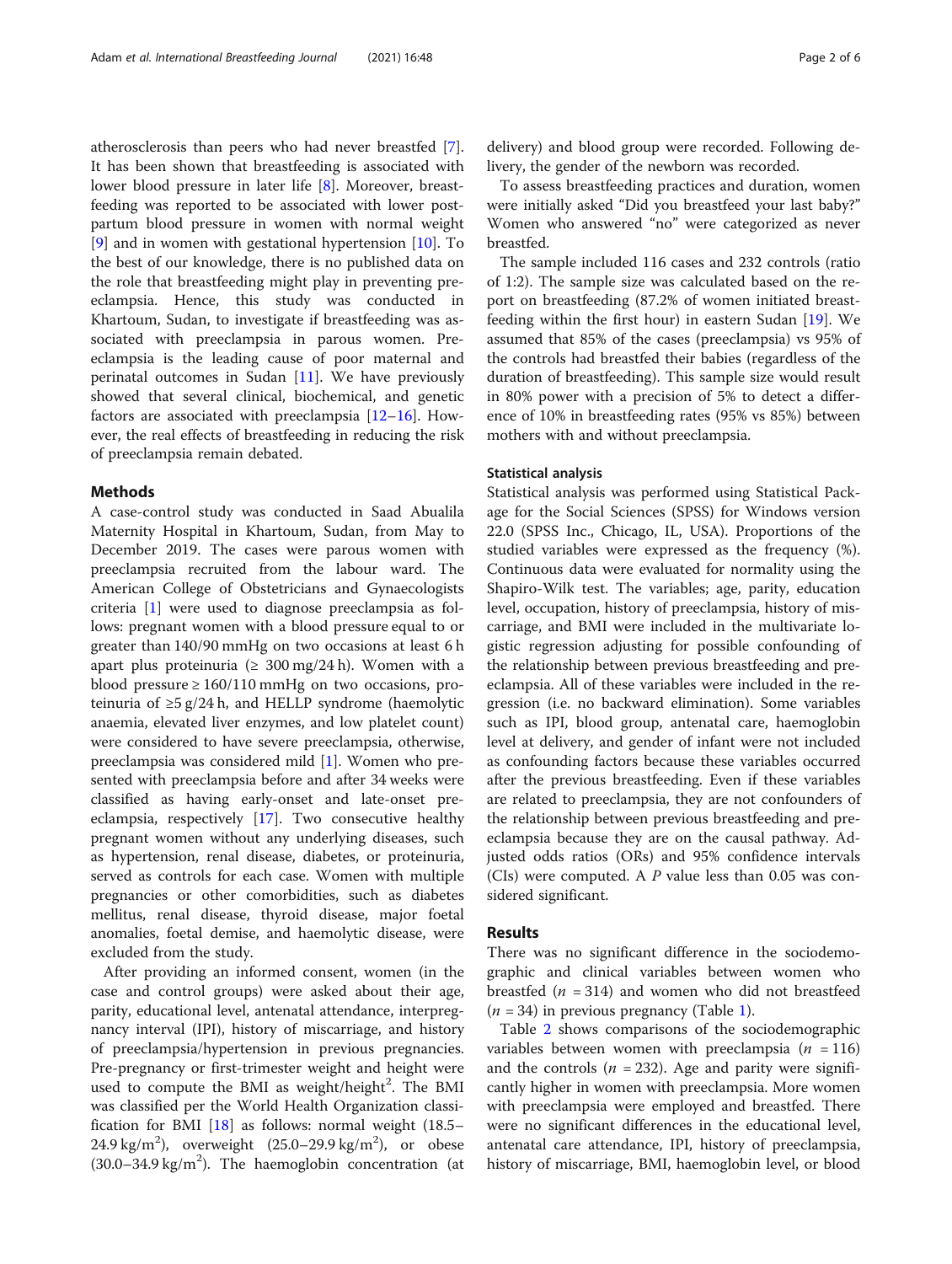| <b>Variables</b>                 | Women who breastfed $(N =$<br>314) | Women who did not breastfeed $(N =$<br>34) | Odds Ratio (95% Confidence<br>Interval)<br>1.02 (0.96,1.09) |  |  |
|----------------------------------|------------------------------------|--------------------------------------------|-------------------------------------------------------------|--|--|
| Age, years                       | 30.0 (25.0-35.0)                   | 31.0 (25.0-34.0)                           |                                                             |  |  |
| Parity                           | $4.0(3.0-5.0)$                     | $3.0(2.0-5.0)$                             | 1.09 (0.91,1.31)                                            |  |  |
| <b>Education level</b>           | Numbers (proportion)               | Numbers (proportion)                       |                                                             |  |  |
| $\ge$ secondary                  | 182 (58.0)                         | 17 (50.0)                                  | Reference                                                   |  |  |
| < secondary                      | 132 (42.0)                         | 17(50.0)                                   | 1.37 (0.67,2.80)                                            |  |  |
| Occupation                       |                                    |                                            |                                                             |  |  |
| Housewife                        | 266 (84.7)                         | 28 (82.4)                                  | Reference                                                   |  |  |
| Employee                         | 48 (15.3)                          | 6(17.6)                                    | 1.18 (0.46,3.02)                                            |  |  |
| History of preeclampsia          |                                    |                                            |                                                             |  |  |
| No                               | 46 (14.6)                          | 8(23.5)                                    | Reference                                                   |  |  |
| Yes                              | 268 (85.4)                         | 26 (76.5)                                  | 0.73(0.38, 1.39)                                            |  |  |
| History of miscarriage           |                                    |                                            |                                                             |  |  |
| No                               | 235 (73.3)                         | 20 (58.8)                                  | Reference                                                   |  |  |
| Yes                              | 79 (25.2)                          | 14(41.2)                                   | 1.08 (0.98,1.19)                                            |  |  |
| Body mass index groups           |                                    |                                            |                                                             |  |  |
| Underweight and normal<br>weight | 123(39.1)                          | 11(32.3)                                   | Reference                                                   |  |  |
| Overweight                       | 126(40.1)                          | 13 (38.2)                                  | 0.92(0.44, 1.91)                                            |  |  |
| Obese                            | 65 (20.7)                          | 10 (29.4)                                  | 1.59 (0.69,3.46)                                            |  |  |

<span id="page-2-0"></span>Table 1 Comparing the sociodemographic and clinical variables between women who breastfed previous children and women who did not breastfeed previous children

group of the mother or gender of the newborn between the groups. The median (interquartile range) of the duration of breastfeeding in those who breastfed (i.e., excluding those who did not breastfeed) was 4.0 (2.0) months. Among the 116 women with preeclampsia, 26 (22.4%) and 8 (6.8%) had severe and early-onset preeclampsia, respectively.

A total of 98 (84.5%) women with preeclampsia and 216 (93.1%) women in the control group had breastfed their previous children. The unadjusted odds ratio (OR) is 3.55; 95% confidence interval (CI) 1.64, 7.70. After adjusting for age, parity, education level, occupation, history of preeclampsia, history of miscarriage, BMI groups the adjusted OR is 3.19; 95% CI 1.49, 6.82 (Table [3\)](#page-3-0).

#### **Discussion**

The main findings of the current study were as follows: compared with women who had breastfed their previous children, women who had not previously breastfed had a higher risk of preeclampsia (Adjusted OR 3.19; 95% CI 1.49, 6.82). A previous study showed that in normalweight women, breastfeeding was associated with lower blood pressure 1 month after delivery [[9\]](#page-4-0). In a metaanalysis, which included 255,271 women, Rameez et al. reported that breastfeeding for > 2 months was associated with a relative risk reduction of 13% (pooled OR 0.87, 95% CI 0.78, 0.97] for hypertension [\[20\]](#page-5-0). Zang

et al. reported that women who breastfed for 0–6 months,  $6-12$  months, and  $> 12$  months had a 13, 17, and 21% lower risk of hypertension, respectively, compared to women who did not breastfeed [\[21\]](#page-5-0). Schwarz et al. showed that women who breastfed > 12 months had a lower risk (12% lower risk) of hypertension than women who never breastfed [\[22](#page-5-0)]. Likewise, another study showed a lower risk of hypertension in women who breastfed for >6 months compared with parous women who did not breastfeed [[23](#page-5-0)]. Countouris et al. reported that breastfeeding was not associated with postpartum blood pressure in women with preeclampsia or in those who were normotensive during pregnancy [\[10](#page-4-0)].

The exact mechanisms of the association between hypertension and breastfeeding remain unknown. However, it is known that lactation improves the cardiometabolic risk profile [[24](#page-5-0)–[26](#page-5-0)]. Breastfeeding has been reported to be associated with less postpartum weight retention in mothers who had a normal weight before pregnancy [[27\]](#page-5-0). Moreover, a favourable cardiometabolic profile and decreased risk of atherosclerosis have been reported in women with a history of normotensive pregnancies who breastfed for any duration compared with women who did not breastfeed [\[7\]](#page-4-0). In a meta-analysis, Nguyen and Ding reported protective effects of breastfeeding on cardiovascular health (metabolic syndrome, inflammatory markers, hypertension and cardiovascular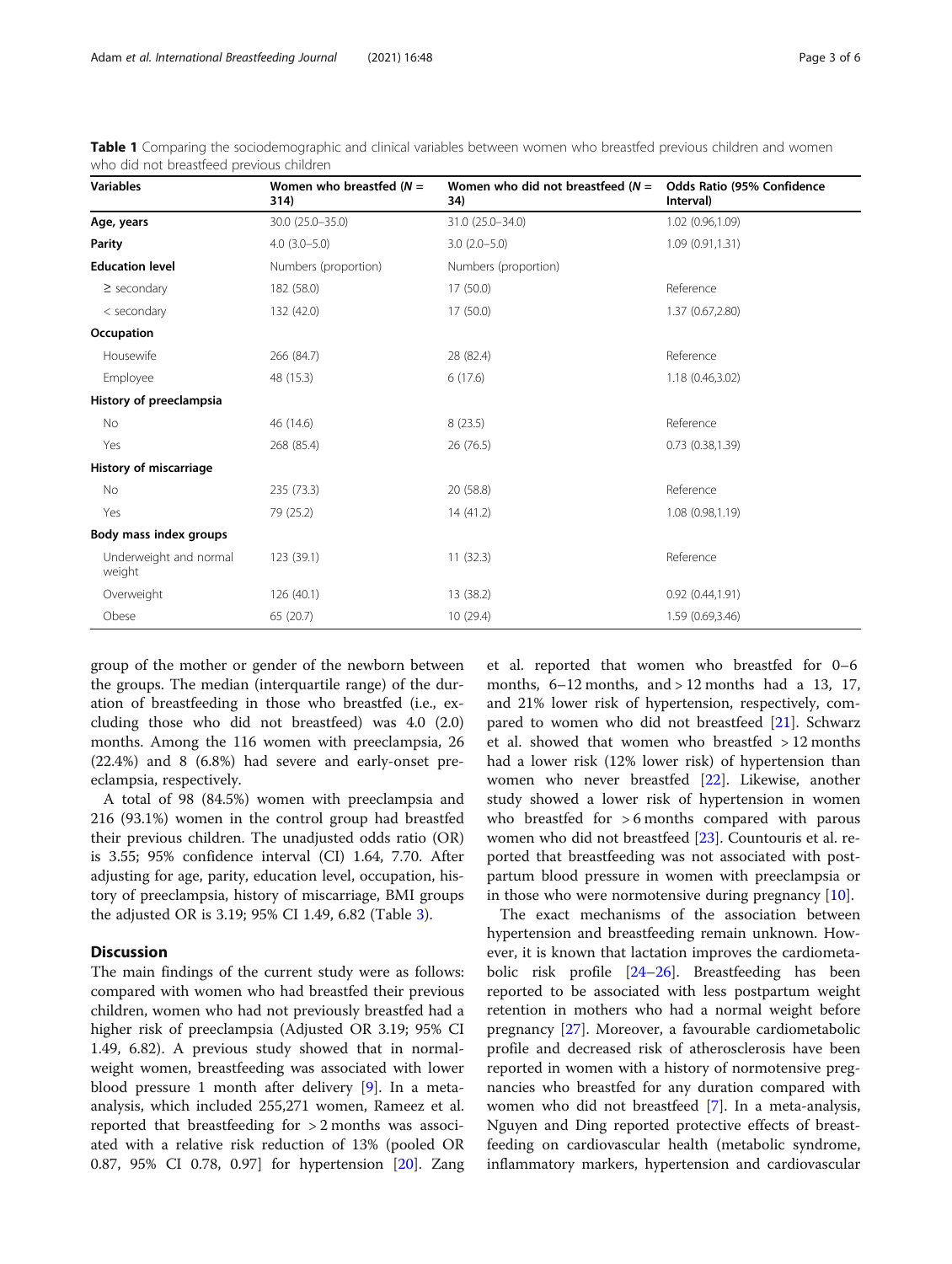| <b>Variables</b>                                     | Cases (preeclampsia, $(n =$<br>116) | Controls ( $n = 232$ )  | Odds Ratio (95%Cl Confidence<br>Interval) | p.<br>value |
|------------------------------------------------------|-------------------------------------|-------------------------|-------------------------------------------|-------------|
| Variables occurred before the previous breastfeeding |                                     |                         |                                           |             |
| Age, years                                           | 33.0 (28.0-38.0)                    | 30.0 (25.0-33.0)        | 1.08(1.05, 1.13)                          | < 0.001     |
| Parity                                               | $4.0$ $(3.0 - 6.0)$                 | $3.0(2-5.0)$            | 1.15 (1.05,1.28)                          | 0.004       |
| <b>Education level</b>                               | Numbers (proportion)                | Numbers<br>(proportion) |                                           |             |
| $\ge$ secondary                                      | 70 (60.3)                           | 129 (55.6)              | Reference                                 | 0.400       |
| < secondary                                          | 46 (39.7)                           | 103 (44.4)              | $0.82$ $(0.52, 1.29)$                     |             |
| Occupation                                           |                                     |                         |                                           |             |
| Housewife                                            | 86 (74.1)                           | 208 (89.7)              | Reference                                 | < 0.001     |
| Employee                                             | 30(25.9)                            | 24 (10.3)               | 3.02 (1.67,5.46)                          |             |
| History of preeclampsia                              |                                     |                         |                                           |             |
| No                                                   | 101(87.1)                           | 193 (83.2)              | Reference                                 | 0.347       |
| Yes                                                  | 15(12.9)                            | 39 (16.8)               | 0.73(0.38, 1.39)                          |             |
| History of miscarriage                               |                                     |                         |                                           |             |
| No                                                   | 86 (74.1)                           | 169 (72.8)              | Reference                                 | 0.898       |
| Yes                                                  | 30(25.9)                            | 63 (27.2)               | 0.93(0.56, 1.55)                          |             |
| Body mass index groups                               |                                     |                         |                                           |             |
| Underweight                                          | 2(1.7)                              | 0(0)                    | Undefined                                 |             |
| Normal weight                                        | 50(43.1)                            | 82 (35.3)               | Reference                                 |             |
| Overweight                                           | 40 (34.5)                           | 99 (42.7)               | 0.77(0.74, 1.40)                          | 0.397       |
| Obese                                                | 24 (20.7)                           | 51 (22.0)               | 0.85(0.46, 1.57)                          | 0.623       |
| Variables occurred after the previous breastfeeding  |                                     |                         |                                           |             |
| Interpregnancy interval,<br>months*                  | 22.0 (13.0-36.0)                    | 22.0 (15.0-33.0)        | 1.01(0.99, 1.02)                          | 0.359       |
| Antenatal care                                       |                                     |                         |                                           |             |
| $\geq$ two visits                                    | 106 (91.4)                          | 218 (94.0)              | Reference                                 | 0.376       |
| < two visits                                         | 10(8.6)                             | 14(6.0)                 | 1.46 (0.63,3.41)                          |             |
| Hemoglobin level, g/dl                               | 10.6.0 (9.8-11.8)                   | $10.5(9.9 - 11.4)$      | 0.96(0.74, 1.24)                          | 0.349       |
| <b>Blood groups</b>                                  |                                     |                         |                                           |             |
| $\circ$                                              | 53 (45.7)                           | 127(54.7)               | Reference                                 | 0.113       |
| Not group O                                          | 63 (54.3)                           | 105(45.3)               | 1.43 (0.91,2.24)                          |             |
| Infant sex                                           |                                     |                         |                                           |             |
| Female                                               | 58 (50.0)                           | 109 (47.0)              | Reference                                 | 0.649       |
| Male                                                 | 58 (50.0)                           | 123 (53.0)              | $0.88$ $(0.56, 1.38)$                     |             |

<span id="page-3-0"></span>Table 2 Comparing the sociodemographic and clinical variables between women with cases (preeclampsia) and controls

disease) [\[28](#page-5-0)]. A previous animal study showed that at 9 months post-delivery, non-lactating mice had a significantly lower cardiac output, ejection fraction, fasting glucose level, and low-density lipoprotein level [\[26](#page-5-0)]. In addition, breastfeeding may affect factors that influence systolic blood pressure (arterial stiffness and compliance) [[29\]](#page-5-0).

Breastfeeding affects several hormones, such as oxytocin [\[30](#page-5-0)], prolactin [\[31](#page-5-0)], cortisol [\[32](#page-5-0)], oestrogen, and progesterone, which might impact blood pressure.

**Table 3** Multivariate analysis for association of breastfeeding with preeclampsia ( $N = 116$ )

|                          |     | <b>Unadiusted OR</b> | 95% CI    | P-value | <b>Adiusted OR</b> | 95% CI   | P-value |
|--------------------------|-----|----------------------|-----------|---------|--------------------|----------|---------|
| Breastfed previous child | Yes | Reference            |           |         | Reference          |          |         |
|                          | Νo  |                      | .64, 7.70 | 0.001   | 3.19               | .49.6.82 | 0.006   |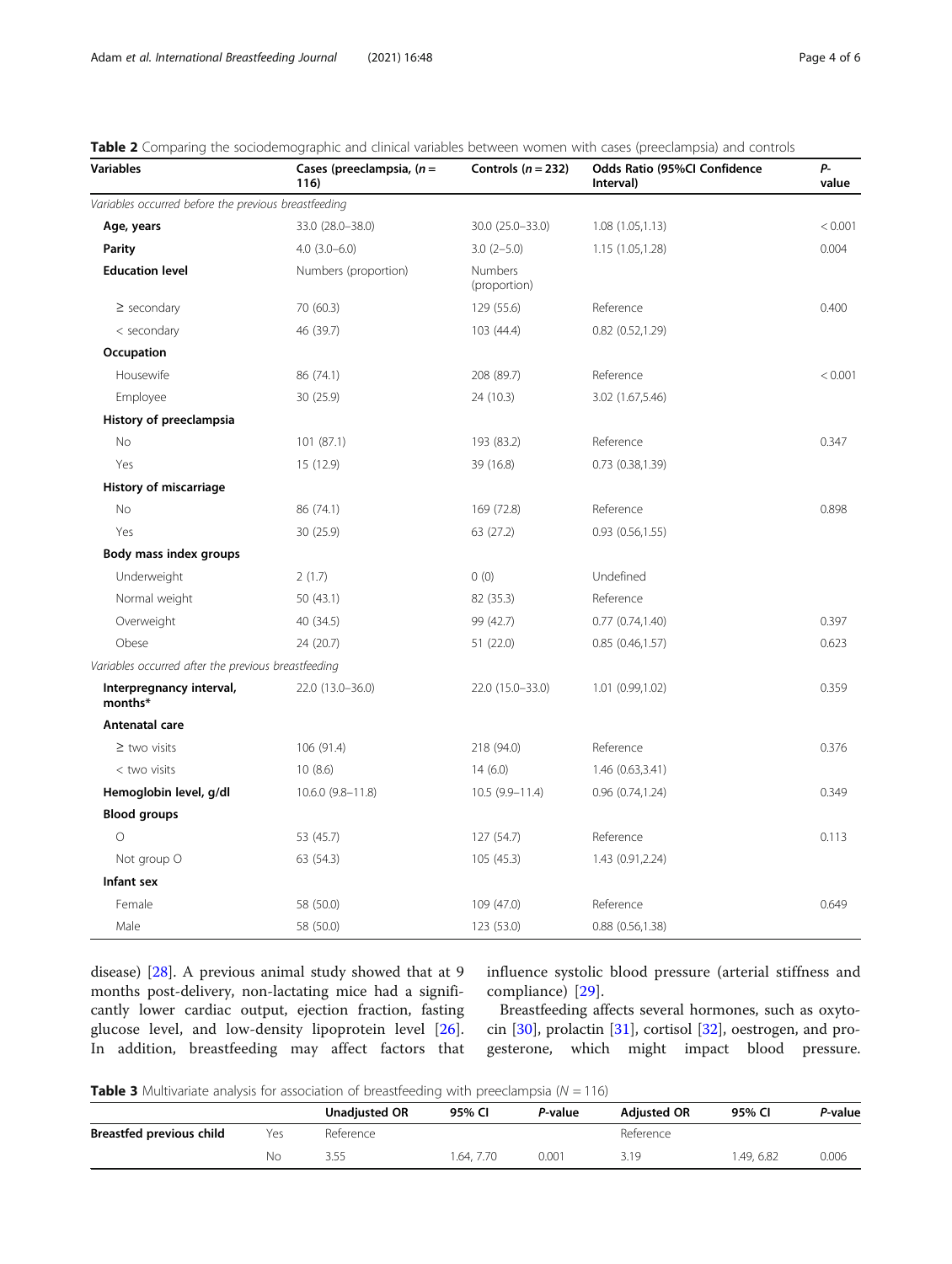<span id="page-4-0"></span>Hormonal pathways (specifically oxytocin) may lower postpartum blood pressure by decreasing inflammatory markers [\[30](#page-5-0)]. In the central nervous system, mainly in the vagal nuclei and the locus coeruleus, oxytocin might interact with nitric oxide and atrial natriuretic peptide and lower blood pressure [[33](#page-5-0)]. Ghrelin, a hormone that affects appetite and is associated with breastfeeding, can reduce the risk of metabolic diseases [[34,](#page-5-0) [35\]](#page-5-0). Moreover, obesity and obesity-associated hypertension may be the result of insulin sensitivity [\[36](#page-5-0)].

#### Limitations

One of the limitations of the current study was that it only investigated the association between breastfeeding and preeclampsia in parous women. As was expected, it was not possible to include primiparous women because they did not have previous baby or had breastfed. A recent meta-analysis showed that primigravidae were associated with preeclampsia [3]. Another limitation was the report of a history of breastfeeding depended on women's memories, and thus, bias was expected. However, reliable and valid results have been reported with the recall of breastfeeding [[37\]](#page-5-0). It is obvious that the current study was designed and the sample size was calculated for breastfeeding or not and it was not calculated for the duration of the breastfeeding. Hence it lacks the power for the association between preeclampsia and the duration of breastfeeding.

#### Conclusion

Breastfeeding might reduce the risk for preeclampsia. Further larger studies are needed.

#### Abbreviations

AOR: Adjusted odds ratio; BMI: Body mass index; CI: Confidence interval; LR: Likelihood ratio

#### Acknowledgements

Not applicable.

#### Authors' contributions

IA, DAR and MIE conceived and designed the study. IA, DAR, NAA recruited the participants. IA, NAA, ABAA and MES analyzed the data and wrote the manuscript. All contributed authors of this original manuscript authorized the final version of the manuscript. All authors read and approved the final manuscript.

#### Funding

None.

#### Availability of data and materials

The datasets used and/or analyzed during the current study are available from the corresponding author on reasonable request.

#### Declarations

#### Ethics approval and consent to participate

This study received exempt approval by the Department of Obstetrics and Gynaecology of the Faculty of Medicine University of Khartoum, Sudan (# 2018, 012). All women provided written informed consent.

#### Consent for publication

Not applicable.

#### Competing interests

The authors declare that they have no competing interests.

#### Author details

<sup>1</sup>Department of Obstetrics and Gynecology, Unaizah College of Medicine and Medical Sciences, Qassim University, Unaizah, Saudi Arabia. <sup>2</sup>Faculty of Medicine, University of Khartoum, P.O Box 102, Khartoum, Sudan. <sup>3</sup>College of Medicine, King Khalid University, Abha, Saudi Arabia.

#### Received: 14 September 2020 Accepted: 8 June 2021 Published online: 29 June 2021

#### References

- 1. ACOG Committee on Obstetric Practice. ACOG practice bulletin. Diagnosis and management of preeclampsia and eclampsia. Number 33, January 2002. American College of Obstetricians and Gynecologists. Int J Gynaecol Obstet. 2002;77:67–75.
- 2. Abalos E, Cuesta C, Grosso AL, Chou D, Say L. Global and regional estimates of preeclampsia and eclampsia: a systematic review. Eur J Obstet Gynecol Reprod Biol. 2013;170(1):1–7. [https://doi.org/10.1016/j.ejogrb.2013.05.005.](https://doi.org/10.1016/j.ejogrb.2013.05.005)
- 3. Meazaw MW, Chojenta C, Muluneh MD, Loxton D. Systematic and metaanalysis of factors associated with preeclampsia and eclampsia in sub-Saharan Africa. PLoS One. 2020;15(8):e0237600. [https://doi.org/10.1371/](https://doi.org/10.1371/journal.pone.0237600) [journal.pone.0237600](https://doi.org/10.1371/journal.pone.0237600).
- 4. The World Health Organization, Report of the expert consultation of the optimal duration of exclusive breastfeeding, Geneva 2001. Available from: [https://apps.who.int/iris/bitstream/handle/10665/67219/WHO\\_NHD\\_01.09.](https://apps.who.int/iris/bitstream/handle/10665/67219/WHO_NHD_01.09.pdf) [pdf](https://apps.who.int/iris/bitstream/handle/10665/67219/WHO_NHD_01.09.pdf). Acessed 23 Feb 2021.
- 5. Center for Chronic Disease Prevention and Health Promotion, Division of Nutrition, Physical Activity, and obesity. Breastfeeding report card, progressing toward national breastfeeding Goals. United States; 2016. Available from: [https://www.cdc.gov/breastfeeding/pdf/2016brea](https://www.cdc.gov/breastfeeding/pdf/2016breastfeedingreportcard.pdf) [stfeedingreportcard.pdf](https://www.cdc.gov/breastfeeding/pdf/2016breastfeedingreportcard.pdf). Acessed 23 Feb 2021
- 6. Perrine CG, Nelson JM, Corbelli J, Scanlon KS. Lactation and maternal cardiometabolic health. Annu Rev Nutr. 2016;36(1):627–45. [https://doi.org/10.114](https://doi.org/10.1146/annurev-nutr-071715-051213) [6/annurev-nutr-071715-051213.](https://doi.org/10.1146/annurev-nutr-071715-051213)
- 7. Countouris ME, Holzman C, Althouse AD, Snyder GG, Barinas-Mitchell E, Reis SE, et al. Lactation and maternal subclinical atherosclerosis among women with and without a history of hypertensive disorders of pregnancy. Womens Health (Larchmt). 2020;29(6):789–98. [https://doi.org/10.1089/jwh.2](https://doi.org/10.1089/jwh.2019.7863) [019.7863.](https://doi.org/10.1089/jwh.2019.7863)
- 8. Stuebe AM, Schwarz EB, Grewen K, Rich-Edwards JW, Michels KB, Foster EM, et al. Duration of lactation and incidence of maternal hypertension: a longitudinal cohort study. Am J Epidemiol. 2011;174(10):1147–58. [https://](https://doi.org/10.1093/aje/kwr227) [doi.org/10.1093/aje/kwr227](https://doi.org/10.1093/aje/kwr227).
- 9. Kashiwakura I, Ebina S. Influence of breastfeeding on maternal blood pressure at one month postpartum. Int J Women's Health. 2012;4:333.
- 10. Countouris ME, Schwarz EB, Rossiter BC, Althouse AD, Berlacher KL, Jeyabalan A, et al. Effects of lactation on postpartum blood pressure among women with gestational hypertension and preeclampsia. Am J Obstet Gynecol. 2016;215:241.e1–8.
- 11. Ali AA, Okud A, Khojali A, Adam I. High incidence of obstetric complications in Kassala Hospital, Eastern Sudan. J Obstet Gynaecol. 2012;32(2):148–9. [https://doi.org/10.3109/01443615.2011.637140.](https://doi.org/10.3109/01443615.2011.637140)
- 12. Saad A, Adam I, Elzaki SEG, Awooda HA, Hamdan HZ. Leptin receptor gene polymorphisms c.668A>G and c.1968G>C in Sudanese women with preeclampsia: a case-control study. BMC Med Genet. 2020;21:162.
- 13. Elhaj ET, Adam I, Alim A, Elhassan EM, Lutfi MF. Thyroid function/antibodies in Sudanese patients with preeclampsia. Front Endocrinol (Lausanne). 2015; 6:87.
- 14. Elmugabil A, Hamdan HZ, Elsheikh AE, Rayis DA, Adam I, Gasim GI. Serum calcium, magnesium, zinc and copper levels in Sudanese women with preeclampsia. PLoS One. 2016;11(12):e0167495. [https://doi.org/10.1371/](https://doi.org/10.1371/journal.pone.0167495) [journal.pone.0167495](https://doi.org/10.1371/journal.pone.0167495).
- 15. Ahmed MA, Hassan NG, Omer ME, Rostami A, Rayis DA, Adam I. Helicobacter pylori and chlamydia trachomatis in Sudanese women with preeclampsia. J Matern Neonatal Med. 2020;33(12):2023–6. [https://doi.org/1](https://doi.org/10.1080/14767058.2018.1536738) [0.1080/14767058.2018.1536738.](https://doi.org/10.1080/14767058.2018.1536738)